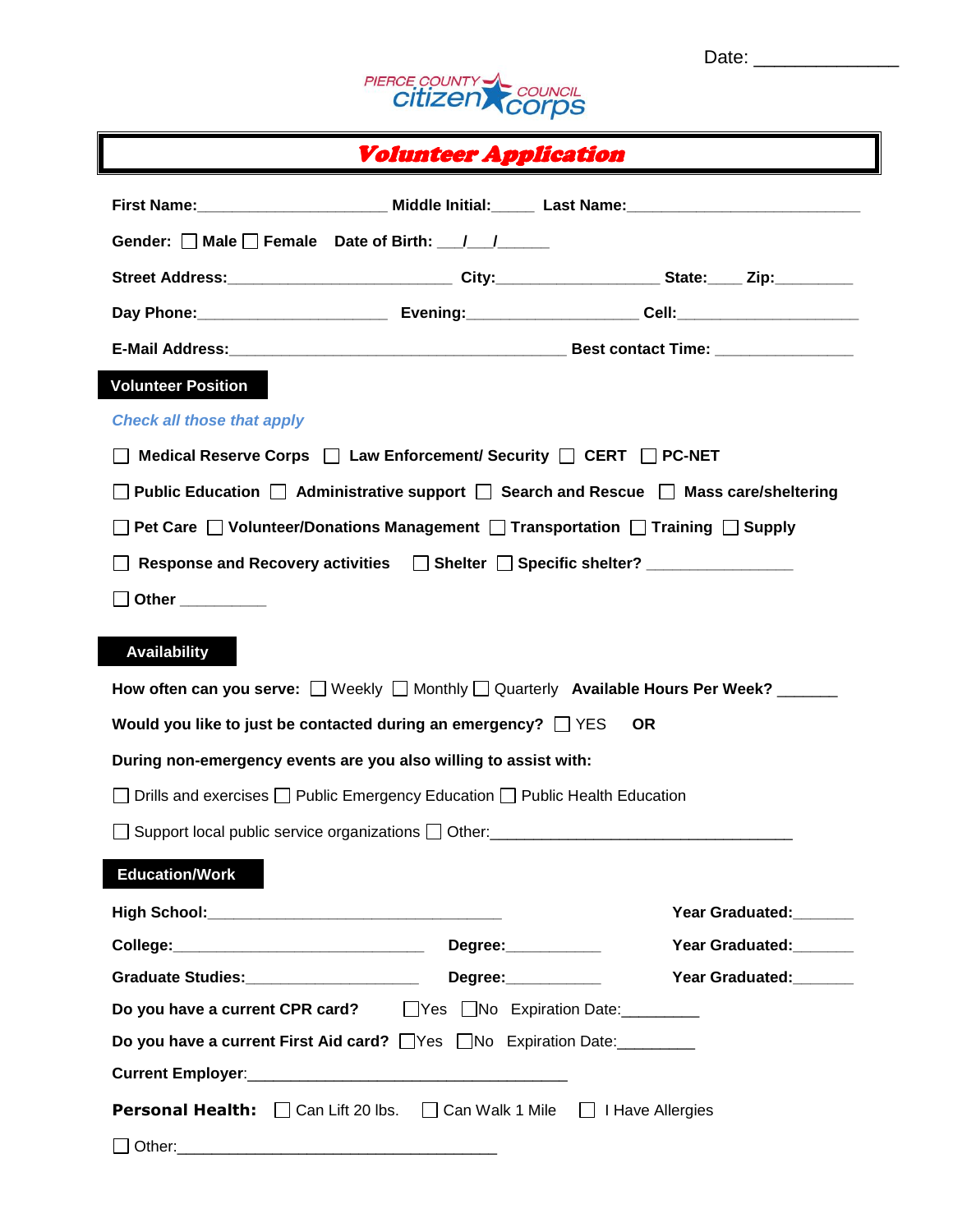

## **License Info.**

|                                                   | Type:_________________________                |                                                                                                               |  |  |
|---------------------------------------------------|-----------------------------------------------|---------------------------------------------------------------------------------------------------------------|--|--|
|                                                   |                                               | Driver's License Number: Manual CDL? Number Museum Municipal CDL? Number Municipal CDL? Number Municipal CDL? |  |  |
|                                                   |                                               |                                                                                                               |  |  |
| Willing to Transport Others? $\Box$ Yes $\Box$ No |                                               |                                                                                                               |  |  |
|                                                   |                                               |                                                                                                               |  |  |
|                                                   |                                               |                                                                                                               |  |  |
| <b>Additional Info</b>                            |                                               |                                                                                                               |  |  |
|                                                   |                                               | I Have Transportation: □ From Home □ Near Public Transit □ Other: ______________                              |  |  |
| <b>Emergency Contact Information (2):</b>         |                                               |                                                                                                               |  |  |
|                                                   |                                               |                                                                                                               |  |  |
|                                                   |                                               |                                                                                                               |  |  |
|                                                   |                                               |                                                                                                               |  |  |
| <b>Skills</b>                                     |                                               |                                                                                                               |  |  |
|                                                   |                                               |                                                                                                               |  |  |
| <b>Medical:</b>                                   | <b>Communications:</b>                        | <b>Office Support:</b>                                                                                        |  |  |
| Doctor                                            | <b>CB/Ham Operator</b>                        | Clerical (filing/copying)                                                                                     |  |  |
| Pharmacist<br>Dentist                             | <b>Hot Line Workers</b><br>Own a cell phone   | Data Entry<br><b>Phone Receptionist</b>                                                                       |  |  |
| <b>Emergency Medical</b>                          | <b>Public Relations</b>                       | Other:                                                                                                        |  |  |
| <b>Mental Health Counseling</b><br><b>Nurse</b>   | <b>Public Speaker</b><br><b>Grant writing</b> | $\Box$ Financial tracking                                                                                     |  |  |
| Veterinarian                                      | Social media                                  |                                                                                                               |  |  |
| <b>Medical Tech</b>                               |                                               |                                                                                                               |  |  |
| Other: $\overline{\phantom{a}}$                   |                                               |                                                                                                               |  |  |
|                                                   | <b>Law Enforcement:</b>                       | <b>Structural:</b>                                                                                            |  |  |
| Labor:                                            |                                               | Damage Assessment                                                                                             |  |  |
| <b>Experience Supervising</b>                     | <b>Crowd Control</b><br><b>Security Guard</b> | Electrical                                                                                                    |  |  |
| Loading/Shipping                                  | <b>Military Police</b>                        | <b>Metal Construction</b>                                                                                     |  |  |
| Sorting/Packing<br>Operate Equipment              | Other:                                        | Plumbing<br>Roofing                                                                                           |  |  |
| Set-Up/Clean-Up                                   |                                               | <b>Wood Construction</b>                                                                                      |  |  |
| Inventory                                         |                                               | <b>Block Construction</b>                                                                                     |  |  |
|                                                   |                                               | Other:____________                                                                                            |  |  |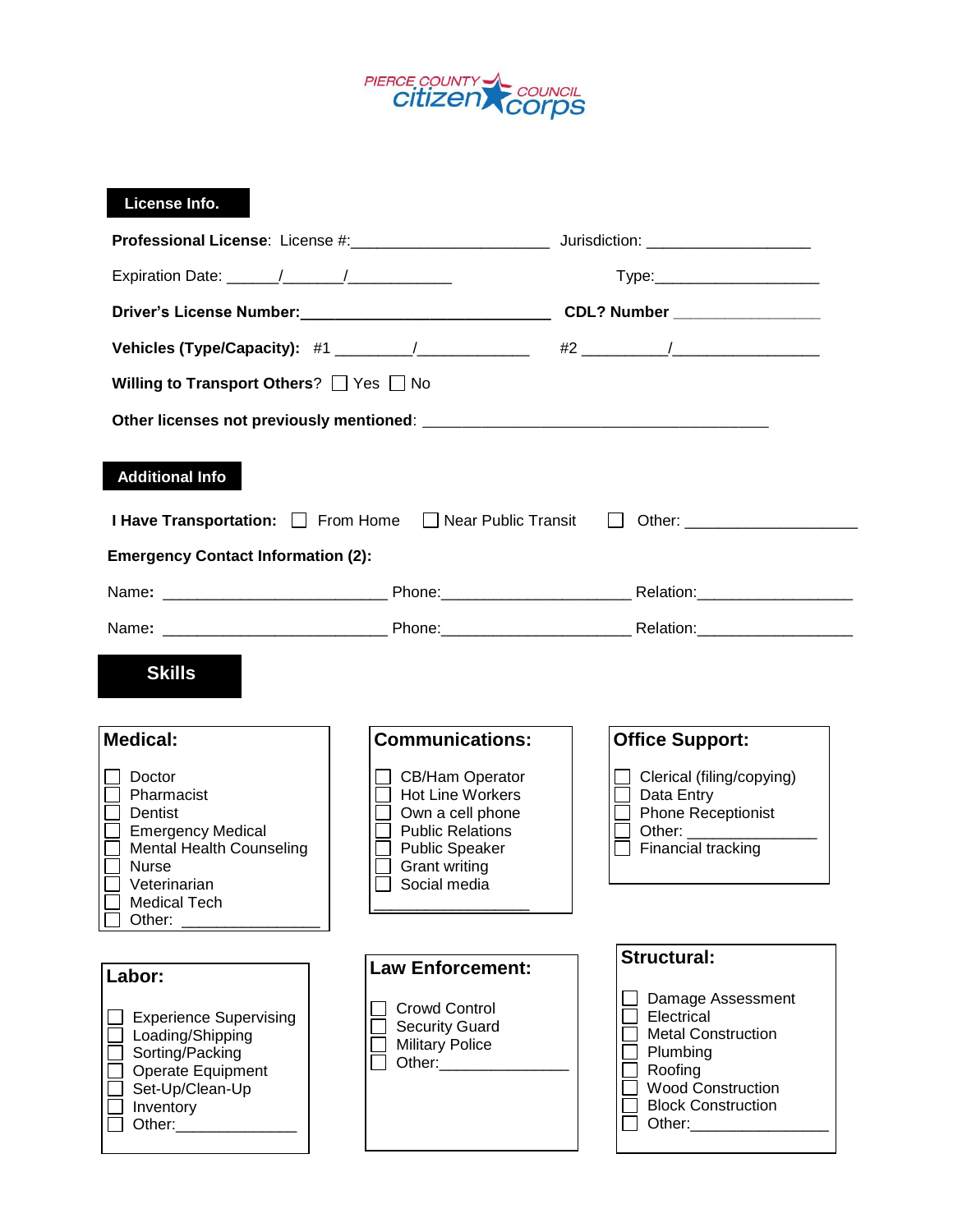



|  | Other:                                                                             |  |  |  |  |
|--|------------------------------------------------------------------------------------|--|--|--|--|
|  | List any other skills that you<br>feel would be beneficial<br>during an emergency: |  |  |  |  |
|  |                                                                                    |  |  |  |  |
|  |                                                                                    |  |  |  |  |
|  |                                                                                    |  |  |  |  |
|  |                                                                                    |  |  |  |  |
|  |                                                                                    |  |  |  |  |
|  |                                                                                    |  |  |  |  |
|  |                                                                                    |  |  |  |  |
|  |                                                                                    |  |  |  |  |
|  |                                                                                    |  |  |  |  |
|  |                                                                                    |  |  |  |  |
|  |                                                                                    |  |  |  |  |

**I certify that the information on this application is correct.**

| <b>Signature of Applicant</b>                                                                                    |                       | <b>Date</b> |  |  |
|------------------------------------------------------------------------------------------------------------------|-----------------------|-------------|--|--|
| <b>Authorizing Signature</b>                                                                                     |                       | Date        |  |  |
| <b>Staff Use Only:</b>                                                                                           |                       |             |  |  |
| License Verification Completed on ______________                                                                 |                       |             |  |  |
| Background Check Completed on ________________                                                                   | $\mathsf{Card} \; \#$ | Exp.        |  |  |
|                                                                                                                  |                       |             |  |  |
| Application Reviewed By: Application Services Services and Services Services Services Services Services Services |                       |             |  |  |